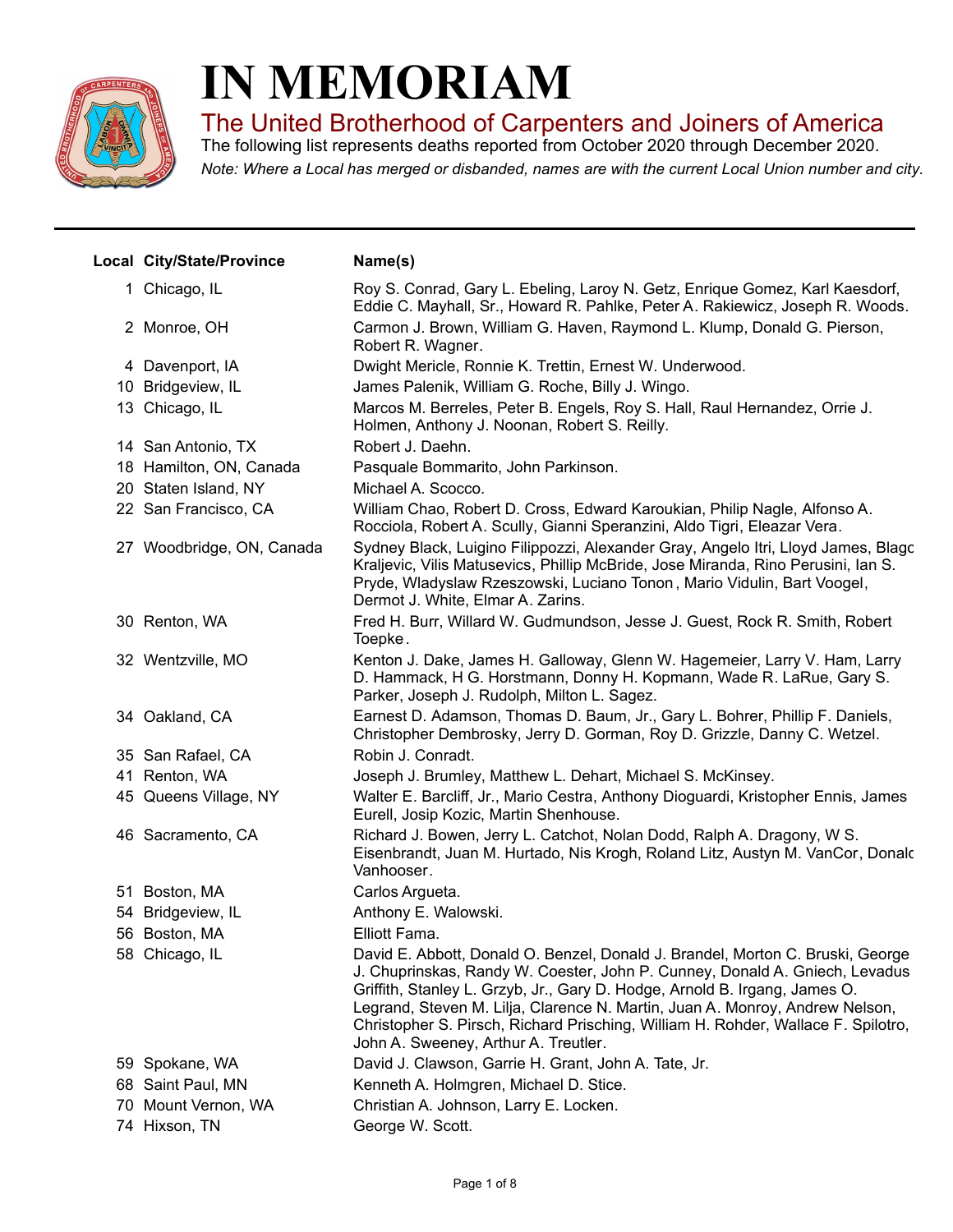| Local City/State/Province    | Name(s)                                                                                                                                                                                                                                                                                                                                                                                                                                                                                                                                                                                                                                                                                                                                                                                                                                                                                                                 |
|------------------------------|-------------------------------------------------------------------------------------------------------------------------------------------------------------------------------------------------------------------------------------------------------------------------------------------------------------------------------------------------------------------------------------------------------------------------------------------------------------------------------------------------------------------------------------------------------------------------------------------------------------------------------------------------------------------------------------------------------------------------------------------------------------------------------------------------------------------------------------------------------------------------------------------------------------------------|
| 82 Great Falls, MT           | Carrol D. Koenig, John E. Person, James D. Sanger.                                                                                                                                                                                                                                                                                                                                                                                                                                                                                                                                                                                                                                                                                                                                                                                                                                                                      |
| 83 Lwr Sackville, NS, Canada | Robert Drysdale, Victor E. Mosher, Joseph M. Orman, Bernard E. Young.                                                                                                                                                                                                                                                                                                                                                                                                                                                                                                                                                                                                                                                                                                                                                                                                                                                   |
| 92 St Louis, MO              | George L. Becker, Cody L. Emory, Christopher M. Goodman, William D. Henty,<br>Michael A. Johnson, Jonathan B. Lane, Steven A. Loehr, Donnie A. Reynolds.                                                                                                                                                                                                                                                                                                                                                                                                                                                                                                                                                                                                                                                                                                                                                                |
| 93 Ottawa, ON, Canada        | Ildege Cardinal, Pedro J. Colavizza, Celestino Lage.                                                                                                                                                                                                                                                                                                                                                                                                                                                                                                                                                                                                                                                                                                                                                                                                                                                                    |
| 96 Kennewick, WA             | Donald A. Caulfield, Eugene J. Sippel.                                                                                                                                                                                                                                                                                                                                                                                                                                                                                                                                                                                                                                                                                                                                                                                                                                                                                  |
| 97 St Louis, MO              | James M. Brockett, Dean Clover, Billy L. Conway, Percy Derousse, Irvin L.<br>Gregory, Billy H. Harness, Henry B. Hayes, Chas L. Kirkpatrick, Charles F.<br>Murphy, Ray R. Neeley, Jr., James R. Santel, Leonard P. Schmidt, Harold L.<br>Schremp, Ted A. Stocker, William A. Vaccaro, Paul D. Wallace.                                                                                                                                                                                                                                                                                                                                                                                                                                                                                                                                                                                                                  |
| 100 Wayland, MI              | Edward Chupp, William Szabo.                                                                                                                                                                                                                                                                                                                                                                                                                                                                                                                                                                                                                                                                                                                                                                                                                                                                                            |
| 102 Livermore, CA            | James C. Brignolio, Stanley L. Leber, Larry J. Mullins, Charles L. Parrish, David<br>S. Tomaszewski.                                                                                                                                                                                                                                                                                                                                                                                                                                                                                                                                                                                                                                                                                                                                                                                                                    |
| 110 St Joseph, MO            | Dwight Ferguson, John W. Mihelic.                                                                                                                                                                                                                                                                                                                                                                                                                                                                                                                                                                                                                                                                                                                                                                                                                                                                                       |
| 129 Lacey, WA                | Frederick Esson.                                                                                                                                                                                                                                                                                                                                                                                                                                                                                                                                                                                                                                                                                                                                                                                                                                                                                                        |
| 133 Terre Haute, IN          | Charles A. Kingery, James R. Long, Larry M. Neeley.                                                                                                                                                                                                                                                                                                                                                                                                                                                                                                                                                                                                                                                                                                                                                                                                                                                                     |
| 136 Monroe, OH               | Charles T. Goff, John A. Gonzalez, Ronald R. Helcher, Arthur R. Lingler, Arnold<br>R. Roark.                                                                                                                                                                                                                                                                                                                                                                                                                                                                                                                                                                                                                                                                                                                                                                                                                            |
| 146 Oregon City, OR          | Jacob J. Anderson.                                                                                                                                                                                                                                                                                                                                                                                                                                                                                                                                                                                                                                                                                                                                                                                                                                                                                                      |
| 152 Martinez, CA             | R G. Dickenson, Patrick J. Fearon, Deone C. Harty, Donald M. McDowell, Jack P.<br>Morehouse, Leo V. Smith, Liupua M. Talivaa, Richard C. Tapia, Jr., Stephen J.<br>Walker, Robert E. Williams.                                                                                                                                                                                                                                                                                                                                                                                                                                                                                                                                                                                                                                                                                                                          |
| 157 New York, NY             | Lorenzo Albanese, Thomas Auguste, Alfred F. Azzaro, John Bracco, Peter M.<br>Brienza, Cornelius Butler, Manuel B. Cardoso, Ray E. Charles, Richard Cirillo,<br>David W. Coard, Jaime Coelho, Anthony DeCiampa, Manuel Demera, Sam J.<br>Depalo, William P. Egan, Daniel Foley, William Francis, Holmes W. Hallock,<br>Delvin Henry, Michael Howard, Denville N. Jarvis, Louis Jimenez, Bercham A.<br>Joseph, James G. Kerrigan, Declan Lennon, James Macdermierd, Felix Magajna,<br>Lawrence McCarthy, William McHugh, Gerard Mcintyre, Joseph T. Monaghan,<br>John Morelli, Norman Okeeffe, John Oneill, John Paskalis, Gunter Perske,<br>Joseph Piccarillo, Kevin Porter, William R. Post, Herulee H. Powell, Michael P.<br>Power, Sr., George Rama, Julio Rosaly, Ralph Scarabaggio, Jr., Richard<br>Seltenreich, C P. Shaughnessy, Paul Silverstein, Thomas Thorkelsen, Henry J.<br>Valiquette, Harry A. Wistbacka. |
| 164 Philadelphia, PA         | Zachary Ondo.                                                                                                                                                                                                                                                                                                                                                                                                                                                                                                                                                                                                                                                                                                                                                                                                                                                                                                           |
| 167 Allentown, PA            | Harry Alderfer, Jr., Michael Conti, Erwin F. Dex, Allan J. Greer, Michael Kochmer,<br>Jr., Peter J. Marino, Patrick Obrien, Fereld E. Oswald, Russel L. Slifer, Jr.                                                                                                                                                                                                                                                                                                                                                                                                                                                                                                                                                                                                                                                                                                                                                     |
| 171 Youngstown, OH           | Connie M. Corbett, Anthony Diorio, Glenn C. Newcomer, Wm F. Stanyard.                                                                                                                                                                                                                                                                                                                                                                                                                                                                                                                                                                                                                                                                                                                                                                                                                                                   |
| 174 Joliet, IL               | William K. Adam, Bob L. Claggett, Louis Digioia, Wayne D. Donaldson,<br>Christopher Gedraitis, Jr., Clayton B. Gillard, John R. Heck, John Papp, Jr., Alber<br>C. Perkins, Edward J. Rodgers, John A. Sauers, Ryan P. Singler, Tom A.<br>Vadbunker.                                                                                                                                                                                                                                                                                                                                                                                                                                                                                                                                                                                                                                                                     |
| 180 Vallejo, CA              | Randall R. Osgood, Carlos G. Ponce.                                                                                                                                                                                                                                                                                                                                                                                                                                                                                                                                                                                                                                                                                                                                                                                                                                                                                     |
| 186 Steubenville, OH         | Stacy R. Castello.                                                                                                                                                                                                                                                                                                                                                                                                                                                                                                                                                                                                                                                                                                                                                                                                                                                                                                      |
| 196 Fife, WA                 | George H. Wills.                                                                                                                                                                                                                                                                                                                                                                                                                                                                                                                                                                                                                                                                                                                                                                                                                                                                                                        |
| 197 Upper Marlboro, MD       | George T. Clark, Edward J. Lemaire, Robert L. Myers, Chas D. Pickering, Jr.,<br>Michael E. Schmidt.                                                                                                                                                                                                                                                                                                                                                                                                                                                                                                                                                                                                                                                                                                                                                                                                                     |
| 200 Columbus, OH             | Jon A. Cribbs, Daniel S. Jacobs, Edward Jakelsky, Robert J. Moore, James P.<br>Sartori, Wendell K. Smith, Raymond W. Spillman.                                                                                                                                                                                                                                                                                                                                                                                                                                                                                                                                                                                                                                                                                                                                                                                          |
| 201 Wichita, KS              | John R. Rosenhagen.                                                                                                                                                                                                                                                                                                                                                                                                                                                                                                                                                                                                                                                                                                                                                                                                                                                                                                     |
| 202 Grayling, MI             | Connie L. Deller, Myron E. Schneider, Ronald M. Soltysiak.                                                                                                                                                                                                                                                                                                                                                                                                                                                                                                                                                                                                                                                                                                                                                                                                                                                              |
| 205 Ashland, VA              | Juan Hernandez.                                                                                                                                                                                                                                                                                                                                                                                                                                                                                                                                                                                                                                                                                                                                                                                                                                                                                                         |
| 212 New York, NY             | Saul S. Rivera.                                                                                                                                                                                                                                                                                                                                                                                                                                                                                                                                                                                                                                                                                                                                                                                                                                                                                                         |
| 213 Monterey Park, CA        | Wayne B. Keyes, Roberto F. Romero.                                                                                                                                                                                                                                                                                                                                                                                                                                                                                                                                                                                                                                                                                                                                                                                                                                                                                      |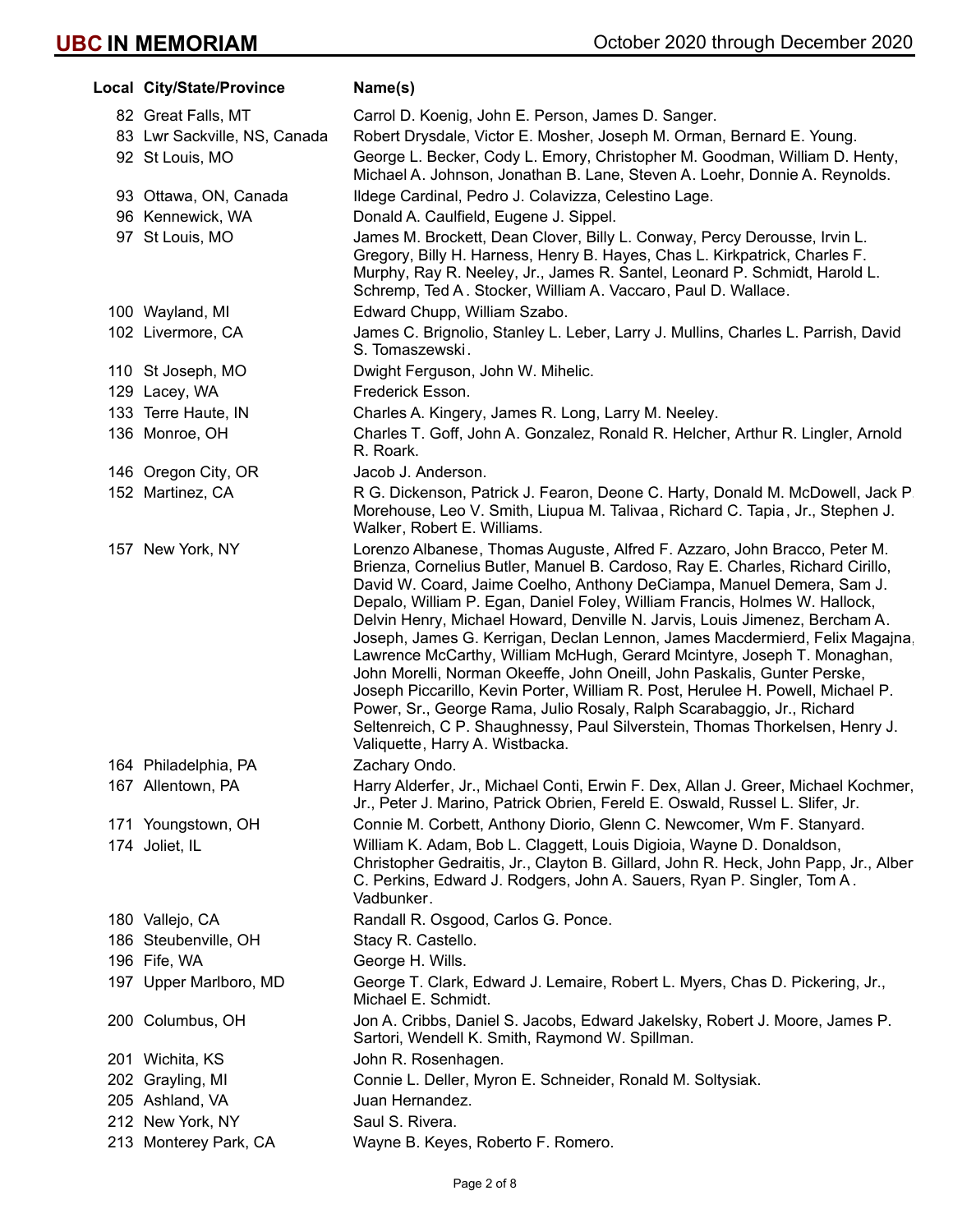|     | Local City/State/Province | Name(s)                                                                                                                                                                                                                                                                               |
|-----|---------------------------|---------------------------------------------------------------------------------------------------------------------------------------------------------------------------------------------------------------------------------------------------------------------------------------|
|     | 215 Lafayette, IN         | Ronald G. Criswell, Donald E. Gilmore, Terrell L. Murphy.                                                                                                                                                                                                                             |
|     | 216 Fort Smith, AR        | Clay M. Sims.                                                                                                                                                                                                                                                                         |
|     | 217 Foster City, CA       | Allan Gray.                                                                                                                                                                                                                                                                           |
|     | 219 Wilmington, DE        | Joseph A. Hassinger, Jr.                                                                                                                                                                                                                                                              |
|     | 223 Nashville, TN         | Cristin L. Childress.                                                                                                                                                                                                                                                                 |
|     | 224 Newburgh, IN          | Wayne Donohoo, Anthony L. Forsythe, Aaron W. Held, Jonathon A. Jessup, Jon<br>D. Redman, William D. Schuck, Leon Spindler, Arthur W. Tedrow, Sr., Gary G.<br>Wittmer, Joseph F. Zogg, Jr.                                                                                             |
|     | 225 Atlanta, GA           | Scott H. Culpepper, Thomas G. McNeill, Algie R. Roland.                                                                                                                                                                                                                               |
|     | 232 Fort Wayne, IN        | Timothy M. Goodman, Ronald D. Hosier, Robert G. Messmann.                                                                                                                                                                                                                             |
|     | 237 East Peoria, IL       | John L. Anderson, Jr., John L. Kuzniar, Jimmie L. Rogers, Lester D. Smith, Jr.,<br>Harold F. Stenstrom, Mark A. Wood.                                                                                                                                                                 |
|     | 249 Kingston, ON, Canada  | John A. Malloy.                                                                                                                                                                                                                                                                       |
|     | 250 Lakemoor, IL          | Charles G. Chrisos, Robert A. Dorogi, Robt H. Dunlap, Jr., John E. Kaufman,<br>Edward T. Locke, Armando Marquez Reyes, Ryan W. Rich, James K. Scherzer,<br>Michael A. Stanchina, Mark J. Uttilie, Raymond F. Vackar, William G. Wulf.                                                 |
|     | 251 Edison, NJ            | Dennis P. Bernhardy, Lloyd S. Curtis.                                                                                                                                                                                                                                                 |
|     | 252 Atlantic City, NJ     | Felice Forte, Jose B. Inacio, Buenaventura Jimenez, John J. Kirn, Joe Macalle.                                                                                                                                                                                                        |
|     | 253 Edison, NJ            | John A. Cavanna, Edward A. Murphy, Carl A. Nelson, Ronald A. Paterno.                                                                                                                                                                                                                 |
|     | 254 Edison, NJ            | Raymond Echevarria, Jr., Thomas Farrell, Quindi Guiseppe, Jr., John V.<br>Hoffman, Jr., John M. Scala, Wm S. Spencer.                                                                                                                                                                 |
|     | 255 Hammonton, NJ         | John S. Banks, Kenneth D. Cantirino, Warren E. Dunfee, Burnett H. Lacy, William<br>R. McKeon, III, C R. Mitchell, Jr., Frank P. Pettus, Gregory M. Soroka, Robert L.<br>Spangler, Jr., Clarence Winckler.                                                                             |
|     | 264 Pewaukee, WI          | Kenneth R. Boettcher, Virgil D. Fahrenkrug, John D. Hamlin, Felix G. Hartung,<br>Georg Jundt, Ronald T. Osterbrink, Gordon G. Zander.                                                                                                                                                 |
|     | 270 Springfield, IL       | Wm D. Anderson, Wm H. Hamilton, Norman Koleske, Jerry D. Mcafee, James D.<br>McDaniel.                                                                                                                                                                                                |
|     | 271 Eugene, OR            | George E. Cook, Jr., James S. Daly, Glen W. Morley, Fred W. Roniger.                                                                                                                                                                                                                  |
|     | 272 Chicago Heights, IL   | Chauncey M. Ali, Jr., Alvin R. Fugett, Archie Hill, Lawrence R. Travis.                                                                                                                                                                                                               |
|     | 276 Cheektowaga, NY       | Adel Adam-Eskander, Thomas A. Blood, Richard R. Burley, Carmello R. Pagano,<br>Daniel J. Roberts, Thomas E. Smith, Robert M. Stanton, Richard K. Weeks,<br>Wilbur M. Wood, Frederick T. Wright, Jr.                                                                                   |
|     | 277 Binghamton, NY        | Kermit P. Armlin, Jr., Andrew R. Fuller, Edward C. Kirby, Timothy J. LaRoy,<br>Harold J. Root, Harold D. Zents.                                                                                                                                                                       |
|     | 279 Hopewell Junction, NY | Unto Aro, Gary Baranowski, John R. Cannizzaro, Danny R. Coffin, Abilio P.<br>Dasilva, Brian Decker, Stanley A. Fischer, Carl D. Gerow, Olavi W. Niskanen,<br>Richard H. Roubaud, Christopher J. Saltalamachia, Michael D. Schrull, John L.<br>Sheridan, James N. Vietro, Joel Warren. |
|     | 283 Augusta, GA           | Obie K. Gillis, Rueben H. Partridge, Jr.                                                                                                                                                                                                                                              |
|     | 285 North Canton, OH      | Dan D. Beachy, James R. Boggs, Philip P. Breiding, Jack C. Butdorf, Pete<br>Eaglowski, Duane G. Immel, John R. Luli, Jr., A W. Schumacher, Ben E. Wiley.                                                                                                                              |
|     | 290 Hauppauge, NY         | Robert Dellasperanzo, Ronald T. Lipski, Vincent Rotondi, Nathan Waldman.                                                                                                                                                                                                              |
|     | 291 Albany, NY            | Deland T. Averill, Terrance M. Burke, Hogan D. Irish, Donald R. Sweet.                                                                                                                                                                                                                |
|     | 301 Indianapolis, IN      | Robert G. Carpenter, Charles E. Miller, Daniel R. Neylon, George A. Tanner.                                                                                                                                                                                                           |
|     | 308 Cedar Rapids, IA      | Richard A. Hemphill, Wayne R. Schwingle, Steven G. Stiers.                                                                                                                                                                                                                            |
|     | 310 Rothschild, WI        | Raymond J. Pozorski.                                                                                                                                                                                                                                                                  |
| 311 | Joplin, MO                | Joseph W. Wilson.                                                                                                                                                                                                                                                                     |
|     | 314 Madison, WI           | Norman A. Bartel, Eugene O. Bartow, Ronald B. Bollig, Curtis E. Jackson, Jr.,<br>Anthony Parisi, Marlyn F. Radel, James M. Slinde, Lawrence L. Walker.                                                                                                                                |
|     | 315 Kansas City, MO       | John L. Baldwin, Elmer W. Bishop, Thomas M. Lewis, Pablo D. Ramirez, David<br>W. Renshaw, Delmer L. Smith.                                                                                                                                                                            |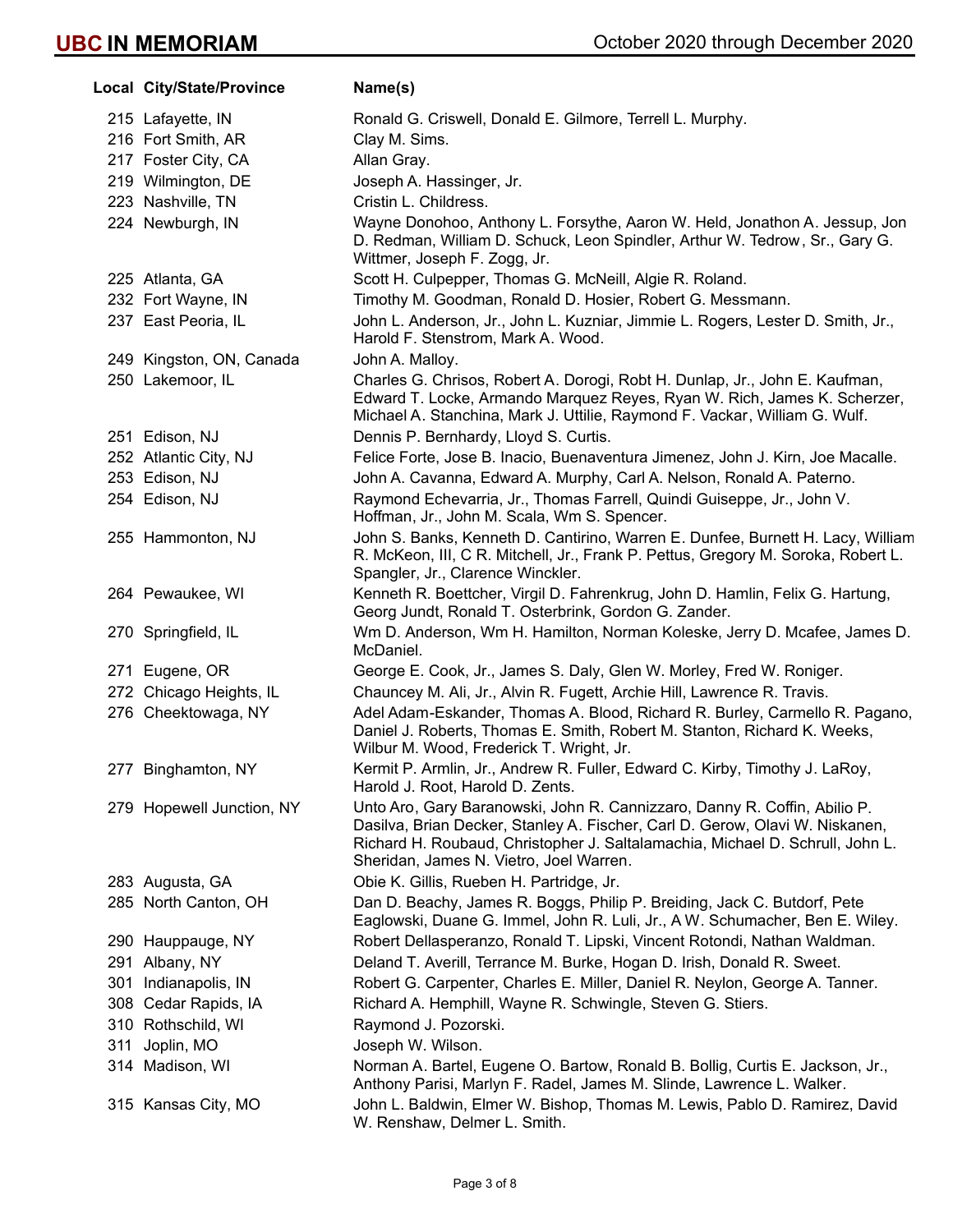| Local City/State/Province | Name(s)                                                                                                                                                                                                                                                                                                                                                                                                                                                                                                                                                 |
|---------------------------|---------------------------------------------------------------------------------------------------------------------------------------------------------------------------------------------------------------------------------------------------------------------------------------------------------------------------------------------------------------------------------------------------------------------------------------------------------------------------------------------------------------------------------------------------------|
| 322 Saint Paul, MN        | Wayne K. Arms, Fred W. Diekow, Gary J. Driessen, Matthew A. Ford, Richard G.<br>Gallatin, Erling B. Jaeger, Gerald S. Jindra, Kerry T. Kreisler, David W. Larson,<br>William V. Naatz, Sr., Daniel T. Peterson, Luverne W. Sauer, David R. Sitts,<br>Bradley W. Spleiss, Anthony B. Stelter, Colton M. Tix, Mark H. Voss, Troy M.<br>Wolfe.                                                                                                                                                                                                             |
| 326 Yalesville, CT        | Joseph Bradley, James R. Ferrier, Eulogio Fuentes, Arthur D. Neff, Jr., Leonard<br>M. Nowak, James C. O'Malley, Kenneth M. Reaves.                                                                                                                                                                                                                                                                                                                                                                                                                      |
| 327 Dorchester, MA        | Donald F. Bennett, Edward A. Branchi, Stephen A. Buckley, Angela D. Days,<br>Lloyd A. Donnellan, Ghislain H. Dube, James I. Hendricks, Edward F. Kerrigan,<br>Patrick Malloy, James W. Mariano, Jacques R. Mercier, Tony Morin, Joseph<br>O'Malley, Michael G. Olson.                                                                                                                                                                                                                                                                                   |
| 328 Cambridge, MA         | Joey Cooper, James P. Curtin, Kevin F. Gibbons, Eugene P. Grenier, Robert A.<br>Kirkness, Claude E. MacInnis.                                                                                                                                                                                                                                                                                                                                                                                                                                           |
| 329 Oklahoma City, OK     | Gerald L. Perry.                                                                                                                                                                                                                                                                                                                                                                                                                                                                                                                                        |
| 330 Warwick, RI           | Robert G. Blanchette, Edward Govoni, Jr., Earl L. Houde, Roger E. Paul, Edward<br>J. Piszcz.                                                                                                                                                                                                                                                                                                                                                                                                                                                            |
| 336 Worcester, MA         | Louis J. Ablondi, Jr., John L. Basso, Norbert J. Brideau, Patrick M. Donelan,<br>Stephen F. McCarthy, Roy R. Patrie, Norman Savoie.                                                                                                                                                                                                                                                                                                                                                                                                                     |
| 339 Wilmington, MA        | Michael Arzoonian, Mederic J. Babineau, George W. Boucher, Donald C.<br>Jurovcik, James T. Kelly, Eddie J. Leblanc, James H. Meehan, Jr., Robert F.<br>Soye, John R. Turpin.                                                                                                                                                                                                                                                                                                                                                                            |
| 344 Pewaukee, WI          | Adolph C. Becherer, David H. Carlsen, James R. Fierst, Thomas E. Freund,<br>Nicholas G. Herriges, Donald J. Hurula, Dennis L. Larue, Gerald T. Long, James<br>D. Matt, Fred R. Schroeder, Donald R. Seamandel.                                                                                                                                                                                                                                                                                                                                          |
| 345 Memphis, TN           | David Prater, Floyd L. Sells.                                                                                                                                                                                                                                                                                                                                                                                                                                                                                                                           |
| 346 Randolph, MA          | A Arcadipane, Jr., Robt E. Callanan, Jonathan Dimarzo, Raymond R. Nadeau.                                                                                                                                                                                                                                                                                                                                                                                                                                                                               |
| 351 Rossford, OH          | Jacob Fogel, Ryan Gleckler, Robert H. Gordon, Eugene J. Harrison, Timothy H.<br>Moran, William D. Werner.                                                                                                                                                                                                                                                                                                                                                                                                                                               |
| 352 Manchester, NH        | Raymond F. Lamy.                                                                                                                                                                                                                                                                                                                                                                                                                                                                                                                                        |
| 357 Paducah, KY           | Steven L. Baird, Roy B. Mason.                                                                                                                                                                                                                                                                                                                                                                                                                                                                                                                          |
| 361 Hermantown, MN        | Richard H. Silampa.                                                                                                                                                                                                                                                                                                                                                                                                                                                                                                                                     |
| 372 Lima, OH              | Peter R. Vasquez.                                                                                                                                                                                                                                                                                                                                                                                                                                                                                                                                       |
| 373 Cleveland, OH         | Joseph M. Cah, Stephen L. Johnson, James J. Petrow, Clifford C. Riedel, Donald<br>E. Skeebo, Mark A. Smith, Richard G. Sponsler, Joseph Zubricky.                                                                                                                                                                                                                                                                                                                                                                                                       |
| 397 Port Hope, ON, Canada | Steve Anderson, Peter Lawrenson.                                                                                                                                                                                                                                                                                                                                                                                                                                                                                                                        |
| 405 San Jose, CA          | Charles E. Asher, Sam A. Gliozzo, Albert M. Helm, Ryan J. Henner, Ruben<br>Moreno, George Vais, Ronald E. Wagner.                                                                                                                                                                                                                                                                                                                                                                                                                                       |
| 413 South Bend, IN        | Ralph A. Lambie, Jr.                                                                                                                                                                                                                                                                                                                                                                                                                                                                                                                                    |
| 420 Sheakleyville, PA     | Richard H. Bensink, Eugene W. Fobes, Edward J. Gehr, C D. Gibson, Clarence<br>Krepps, Ronald V. Unis, Raymond J. Wysocki, Jr.                                                                                                                                                                                                                                                                                                                                                                                                                           |
| 423 Duncansville, PA      | Richard G. Harsomchuck, Terry L. Kegg, Connie L. Wilder, Randall J. Younker.                                                                                                                                                                                                                                                                                                                                                                                                                                                                            |
| 427 Papillion, NE         | Glenn E. Hamre, Harold C. Harrison, Jr., Eugene J. Munchrath.                                                                                                                                                                                                                                                                                                                                                                                                                                                                                           |
| 429 Arlington, TX         | Antonio M. Gonzales, Ibrahim J. Johnson, David K. Lawson, M W. Sampson.                                                                                                                                                                                                                                                                                                                                                                                                                                                                                 |
| 431 Lebanon, PA           | Robert V. DiMascio, Ralph S. Klinepeter, John H. Myers, Howard M. Noss,<br>George D. Wagner.                                                                                                                                                                                                                                                                                                                                                                                                                                                            |
| 432 Pittsburgh, PA        | Daniel J. Altavilla, Jos H. Batterby, George C. Biondich, Francis Bullister, Anthony<br>G. Conti, Charles A. Crowe, Jr., Albert J. Dacierno, Wilbur E. Davis, Raymond J.<br>Dilucia, Andrew J. Fecat, Glenn J. Felix, George H. Foster, Durant Gantt, Edward<br>J. Gavlak, Kenneth C. Gibbs, Paul A. Hansberry, Paul M. Hengelsberg, Charles<br>M. Joseph, Dennis M. Kovacic, Charles F. Krasonic, John R. Larkin, Jack T.<br>Murray, Mario Porreca, Anthony R. Rende, John Sgambati, Norman E. Shaner,<br>Paul Strang, William R. Watt, Tim D. Worton. |
| 435 Cleveland, OH         | Clark Akers, Gilbert Bachna, Sam Bonomo, Joseph G. Boschi, Sr., Jas E. Caudill,<br>Kenneth L. Chesmar, Sr., Kurt S. Cooney, Randall J. Daniels, Jr., Larry E.                                                                                                                                                                                                                                                                                                                                                                                           |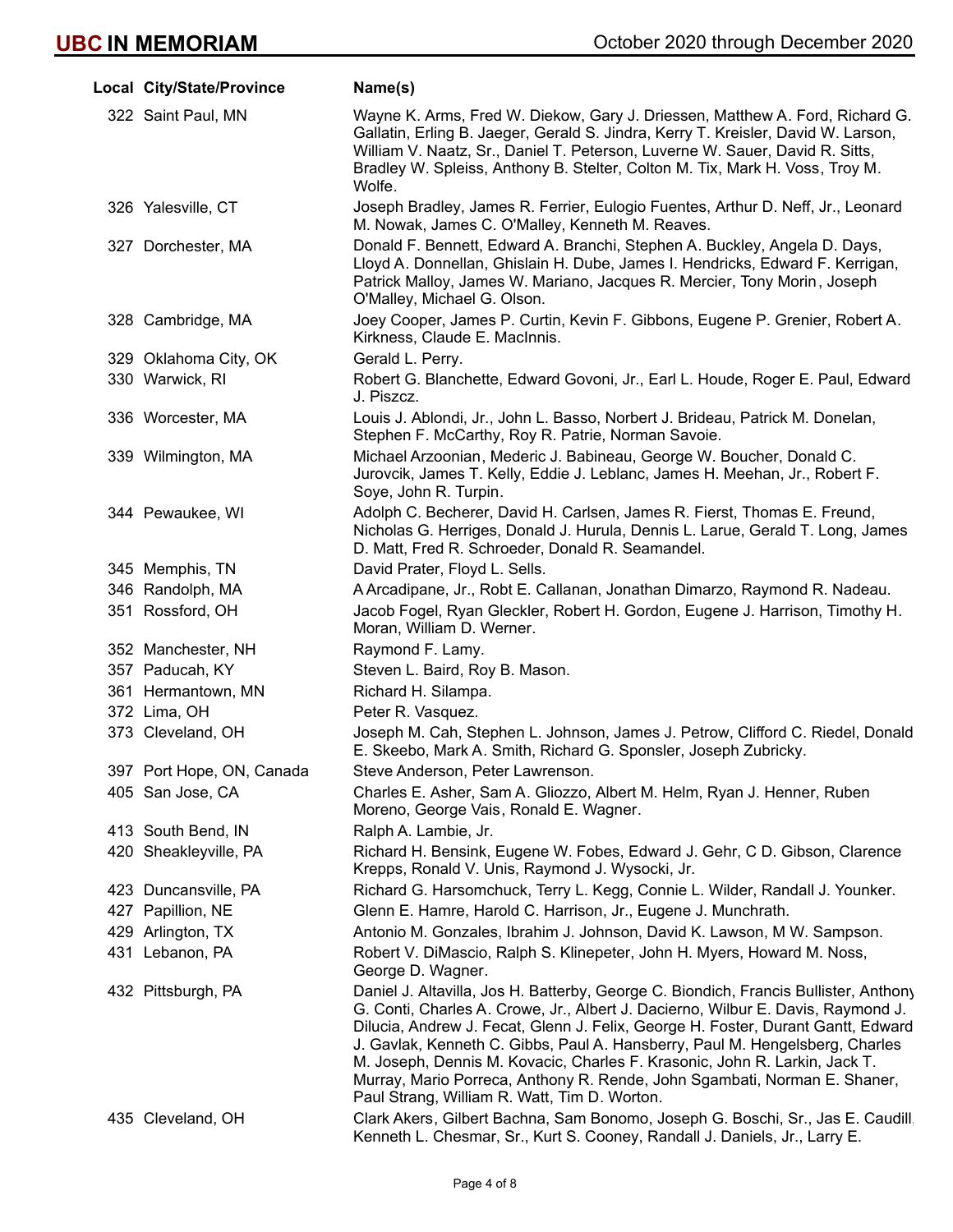| Local City/State/Province  | Name(s)                                                                                                                                                                                                                                                                                                                                                                                                                                                                                               |
|----------------------------|-------------------------------------------------------------------------------------------------------------------------------------------------------------------------------------------------------------------------------------------------------------------------------------------------------------------------------------------------------------------------------------------------------------------------------------------------------------------------------------------------------|
|                            | Fetters, Robert S. Fleck, Sr., Ned W. Griffith, Lewis R. Harper, William B.<br>Heywood, Richard Klug, Lawrence L. Mauer, William E. McGary, Kenneth D.<br>Mellott, George Nicklos, Edward M. Piunno, Carl T. Rudnak, Joe Sabo, Russell E<br>Schaunbacher, Stanley T. Smith, Michael J. Strano, Wm A. Sykes, Richard C.<br>Taylor, William R. Tomsick, Frank Vlasak, Harold J. Vonderau, Francis E. Yehlik.                                                                                            |
| 436 Bridgeport, WV         | George H. Ball, Delbert J. Doak, John W. Hornor, Michael J. Kowalkoski, James<br>W. Lipscomb, Jerry R. McCommack, Sr., Herbert D. Thompson.                                                                                                                                                                                                                                                                                                                                                           |
| 437 Portsmouth, OH         | Tyrone D. Brown, Donald E. Farris, James W. Long.                                                                                                                                                                                                                                                                                                                                                                                                                                                     |
| 439 Bridgeport, WV         | George W. Fulks, Delbert D. Harbert, Jr., Michael A. McClanahan, Scotty M.<br>Meadows, Andrew F. Miles.                                                                                                                                                                                                                                                                                                                                                                                               |
| 441 Pittsburgh, PA         | Burton Drake, Joseph N. Krista, Sr., Daniel G. Martin, William G. Ross, Raymond<br>J. Vitori.                                                                                                                                                                                                                                                                                                                                                                                                         |
| 443 Pittsburgh, PA         | James D. Bradshaw, Richard M. Frelick, Steve Hyrb, Jr., John A. Kinkus, Paul R.<br>Mooney, Everette E. Sullivan.                                                                                                                                                                                                                                                                                                                                                                                      |
| 445 Scranton, PA           | Francis T. Comparetta, Dale L. Diehl, Andrew R. Eck, Henry B. Kopczynskie.                                                                                                                                                                                                                                                                                                                                                                                                                            |
| 464 Mankato, MN            | Alan L. Joosten.                                                                                                                                                                                                                                                                                                                                                                                                                                                                                      |
| 491 Baltimore, MD          | Edward L. Cobb.                                                                                                                                                                                                                                                                                                                                                                                                                                                                                       |
| 505 Aptos, CA              | Robt C. Anderson, Humberto Avila.                                                                                                                                                                                                                                                                                                                                                                                                                                                                     |
| 525 Wayland, MI            | Douglas J. Hendrix, Paul E. Lancaster.                                                                                                                                                                                                                                                                                                                                                                                                                                                                |
| 527 Nanaimo, BC, Canada    | James E. Crook, Glen Mather.                                                                                                                                                                                                                                                                                                                                                                                                                                                                          |
| 548 St. Paul, MN           | Robert L. Holbrook.                                                                                                                                                                                                                                                                                                                                                                                                                                                                                   |
| 551 Pasadena, TX           | John H. Baccinelli, George A. Hayes.                                                                                                                                                                                                                                                                                                                                                                                                                                                                  |
| 555 Denver, CO             | Clarence H. Horton.                                                                                                                                                                                                                                                                                                                                                                                                                                                                                   |
| 562 Long Beach, CA         | Milton Sigala, Manuel A. Soto, Jr.                                                                                                                                                                                                                                                                                                                                                                                                                                                                    |
| 579 Paradise, NL, Canada   | Eric Button, Garry Martin.                                                                                                                                                                                                                                                                                                                                                                                                                                                                            |
| 599 Griffith, IN           | Hubert N. Dumbsky, Herman K. Nashkoff.                                                                                                                                                                                                                                                                                                                                                                                                                                                                |
| 619 San Diego, CA          | Robert J. Baynton, Frank Franco, Sr., Jesus G. Garcia, Glen L. Kanig, William H.<br>Keys, J B. Lavergne, Jose L. Mendoza, Wayne A. Mueller, Tommy G. Nicholson,<br>E C. Peterson, Jr., William Robison, Jr., Jesus F. Sanchez, Edgar C. Savary.                                                                                                                                                                                                                                                       |
| 636 Mt Vernon, IL          | Roger L. Thies.                                                                                                                                                                                                                                                                                                                                                                                                                                                                                       |
| 638 Marion, IL             | Steven L. Busby.                                                                                                                                                                                                                                                                                                                                                                                                                                                                                      |
| 650 Pomeroy, OH            | Richard M. Fitch, Ronald J. Raymond.                                                                                                                                                                                                                                                                                                                                                                                                                                                                  |
| 661 Sylmar, CA             | Clyde J. Priddy, Dennis S. Richardson, Kazuyuki Yamamoto.                                                                                                                                                                                                                                                                                                                                                                                                                                             |
| 662 Freeburg, IL           | Gregory L. Hamilton, Harold C. Heinzmann, Ralph J. Kehrer, Jr., Wilbert<br>Kohlmeier, Robert J. Luebbers, Charles E. Mitchell, Donald L. Oliver.                                                                                                                                                                                                                                                                                                                                                      |
| 664 Wood River, IL         | Philip O. Havens, Michael W. Newby, Thos N. Rensing, Morley E. Thomas.                                                                                                                                                                                                                                                                                                                                                                                                                                |
| 665 Amarillo, TX           | Ronald C. Collins.                                                                                                                                                                                                                                                                                                                                                                                                                                                                                    |
| 675 Woodbridge, ON, Canada | Victor Carias, Sabino Damore, Domenico Decesare, Luciano Deluca, Kristofer<br>Lipiec.                                                                                                                                                                                                                                                                                                                                                                                                                 |
| 678 Dubuque, IA            | John D. Arrasmith.                                                                                                                                                                                                                                                                                                                                                                                                                                                                                    |
| 687 Warren, MI             | David W. Bernard, Richard C. Brinker, Leslie V. Brookins, Leonard J. Costigan,<br>James G. Deboyer, Gary T. Dekun, Lawrence Desjarlais, T C. Dopkowski, James<br>E. Doughty, Michael T. Florida, Jack C. Hamilton, Edward L. Holey, Patrick J.<br>Kelley, John H. Kuypers, Joseph L. Laird, Edward J. Malek, Nicholas Mazich, Jr.,<br>R L. Polk, Dale Price, Edward Sheridan, Kenneth M. Simons, Michael S. Smith,<br>Marshall A. Squire, Philip J. Sturock, Douglas M. Taylor, John S. Williams, Jr. |
| 701 Fresno, CA             | Joshua A. Evans, Ed A. Holt, Jimmie C. Timmons, II, David Vargas.                                                                                                                                                                                                                                                                                                                                                                                                                                     |
| 706 Saginaw, MI            | Donald E. Rauschert.                                                                                                                                                                                                                                                                                                                                                                                                                                                                                  |
| 713 Hayward, CA            | Marvin M. Baldwin, Croce Bevilacqua, Robert P. Headley, Norman A. Luengo,<br>Kenneth W. McCallister, James R. Mooney, Nicholas A. Pedroni, George J. Silva,<br>Michael L. Wash.                                                                                                                                                                                                                                                                                                                       |
| 714 Buena Park, CA         | Don R. Kracht, F J. Lepe, Joseph K. Miller, Per K. Tverdal, Louis F. Wright.                                                                                                                                                                                                                                                                                                                                                                                                                          |
| 715 Cranford, NJ           | Otto Brylski, Manuel Gordon, Robert G. Hess, Robert Smorol.                                                                                                                                                                                                                                                                                                                                                                                                                                           |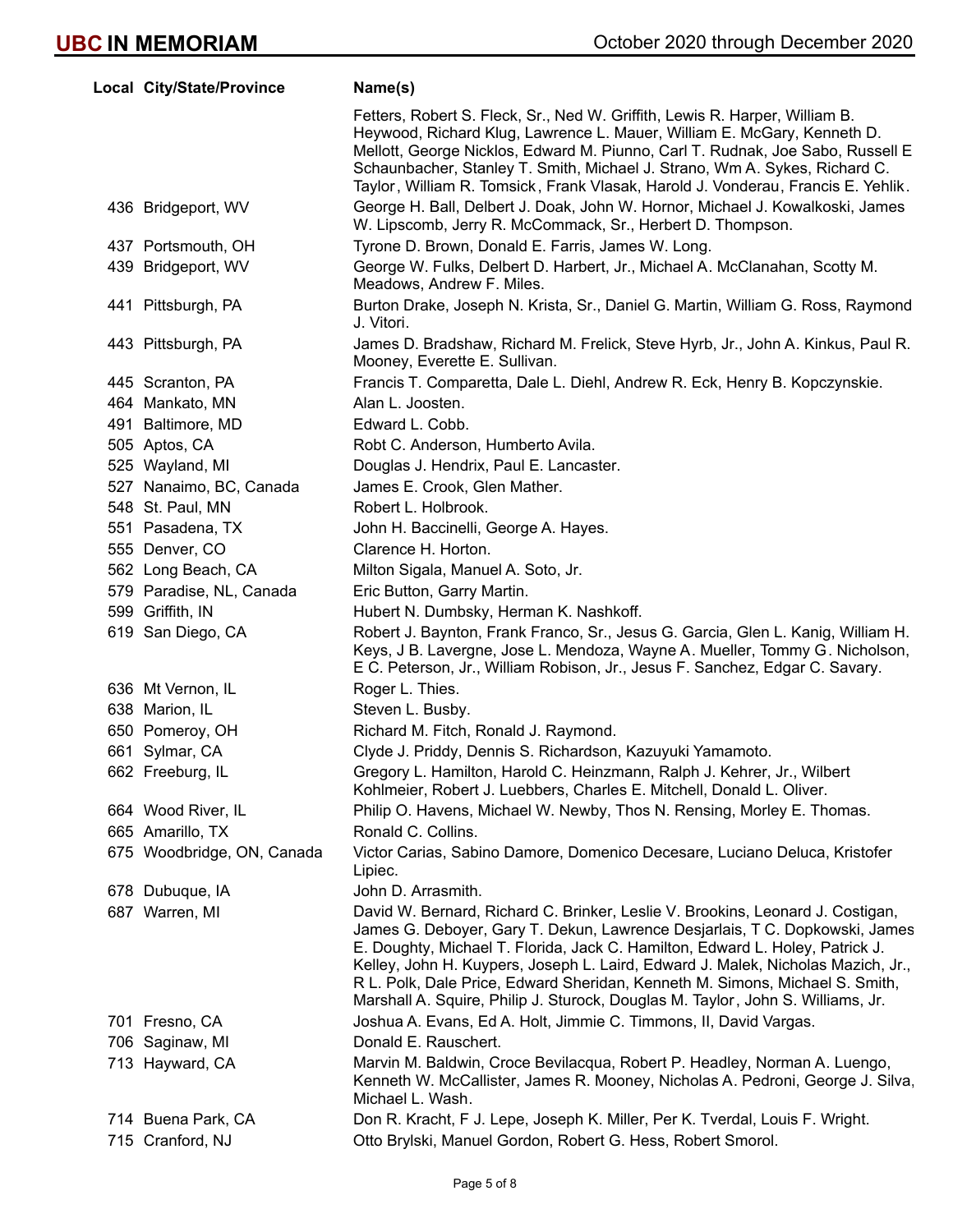| Local City/State/Province       | Name(s)                                                                                                                                                                                                                                                          |
|---------------------------------|------------------------------------------------------------------------------------------------------------------------------------------------------------------------------------------------------------------------------------------------------------------|
| 716 St Louis, MO                | Michael G. Thess.                                                                                                                                                                                                                                                |
| 721 Whittier, CA                | Jose Castaneda.                                                                                                                                                                                                                                                  |
| 729 Baton Rouge, LA             | Ray Eads.                                                                                                                                                                                                                                                        |
| 731 Sheboygan, WI               | Linus E. Doll, James G. Weiss.                                                                                                                                                                                                                                   |
| 735 Mansfield, OH               | Richard J. Gribben, Adam Holzwarth, Jr., Paul E. Pfahler, Floyd J. Whitney.                                                                                                                                                                                      |
| 740 Woodhaven, NY               | Richard W. Beattie.                                                                                                                                                                                                                                              |
| 744 Bellevue, OH                | Robert D. Hastings.                                                                                                                                                                                                                                              |
| 745 Honolulu, HI                | Pacifico Agcaoili, Raymond M. Akase, Richard K. Baldovi, Alfredo S. Campos,<br>Henry Hergenrader, Zachary Kaina, Mark M. Kakazu, Lester Nakanishi.                                                                                                               |
| 746 Honolulu, HI                | Raymund Batalon, Jesse R. Stephens.                                                                                                                                                                                                                              |
| 751 Santa Rosa, CA              | Cristian Valencia.                                                                                                                                                                                                                                               |
| 777 Harrisonville, MO           | Robert N. Reynolds.                                                                                                                                                                                                                                              |
| 785 Cambridge, ON, Canada       | Jose D. Chaves, Gordon C. Manser, Fred McCulloch.                                                                                                                                                                                                                |
| 790 Rock Falls, IL              | Robert D. Johnson.                                                                                                                                                                                                                                               |
| 792 Rockford, IL                | Roberto Ayala, James G. Gridley, Steven Lyskawka, Harold E. Newquist, Thomas<br>J. Rakuc, Leroy J. Stuhr.                                                                                                                                                        |
| 801 West Jordan, UT             | Carlos Ramos.                                                                                                                                                                                                                                                    |
| 804 Rothschild, WI              | John A. Skornia.                                                                                                                                                                                                                                                 |
| 808 Idaho Falls, ID             | Joshua S. Bartausky, Herbert D. Harshfield.                                                                                                                                                                                                                      |
| 816 Renton, WA                  | Tyler Weigel.                                                                                                                                                                                                                                                    |
| 909 Ontario, CA                 | Raymond E. Gillen, Matthew S. Neumeister, Guadalupe Ramirez.                                                                                                                                                                                                     |
| 926 Brooklyn, NY                | Esau Akers, George Cox, Louis J. Esposito, Sidney Kaufman, Steve Lafratta,<br>Stephen Liparini, Dennis O. Martini, Joseph Rabar, Peter J. Russo, Thaddeus<br>Thomas, Edward R. Vakula, Werner W. VonDerHeide.                                                    |
| 945 Jefferson City, MO          | Milo M. Burris.                                                                                                                                                                                                                                                  |
| 971 Reno, NV                    | Daniel B. Fuentez, Andrew A. Sutton, Shylo A. Watson, Dana L. Wiggins.                                                                                                                                                                                           |
| 978 Springfield, MO             | Kirk A. Morawitz, George W. Pendergrass.                                                                                                                                                                                                                         |
| 1000 Tampa, FL                  | Dennis C. Culpepper, Kenneth F. Johnson.                                                                                                                                                                                                                         |
| 1004 Lansing, MI                | Timothy F. Horvath, Rusty A. Welsh, Donald A. Young.                                                                                                                                                                                                             |
| 1005 Merrillville, IN           | Jeffrey A. Berkman, George Garbus, Paul J. Mayer, Jacob D. Moore, Kenneth J.<br>Schiesser.                                                                                                                                                                       |
| 1007 St. Catharines, ON, Canada | Barry D. Boyd, Leslie S. Parker.                                                                                                                                                                                                                                 |
| 1027 Lisle, IL                  | Gino Belluomini, Joseph Daman, Michael J. Gnolfo, Anthony Petric, Robert<br>Szymkowiak, Theodore Twardowski.                                                                                                                                                     |
| 1045 Warren, MI                 | Donald G. Dixon.                                                                                                                                                                                                                                                 |
| 1074 Eau Claire, WI             | James D. Bauer, Jr., Junior A. Skoug, Scott D. Stagliano.                                                                                                                                                                                                        |
| 1076 Greenwood, IN              | Robert D. Blocker, Eugene W. Bradley, Michael D. Burkett, Arnold Carter, Jr.,<br>Larry N. Fletcher, Gary J. Moore, Ronald J. Necco, Stuart D. Ramey, John M.<br>Schmidt, Christopher L. Sheets, Jack W. Williams.                                                |
| 1090 North Canton, OH           | Bill R. Adams, David L. Atkin, Thomas E. Carey, Bradly A. Cowan, Willard A.<br>Haynes, Frank Jackson, Patrick S. Kerns, Obrene L. Newman, Floyd H. Peaco,<br>Jr., Danny L. Postich, Donald C. Ratliff, Michael J. Robinson, Thomas M. Rogers,<br>Gary G. Schnee. |
| 1091 Bismarck, ND               | Wayne A. Kilber, Rodney A. Wall, Curtis W. Zearley.                                                                                                                                                                                                              |
| 1098 Baton Rouge, LA            | Danny L. Allen, James W. Braud, Robert Cox, Jerry F. Daniel, Carl P. Hooks,<br>Bobby J. McKey, Leon Nichols.                                                                                                                                                     |
| 1102 Warren, MI                 | Donald E. Austin, Everett A. Beschoner, Stanley C. Broda, Jimmy Buscemi,<br>Gerald W. Ferguson, Brad R. Greenfield, Richard Horn, Sr., Henry A. Marshall,<br>Gregory W. Martinez, William J. Ryan, Charles Vanoeffelen.                                          |
| 1121 Framingham, MA             | J. C. Bernier, Marc J. Bernier, Blaine G. McLaughlin, Jr., Kenneth A. Mitchell,<br>Randall T. Moschan, Steve Polizzi.                                                                                                                                            |
| 1146 Green Bay, WI              | David W. Brusky, Kenneth V. Chizek.                                                                                                                                                                                                                              |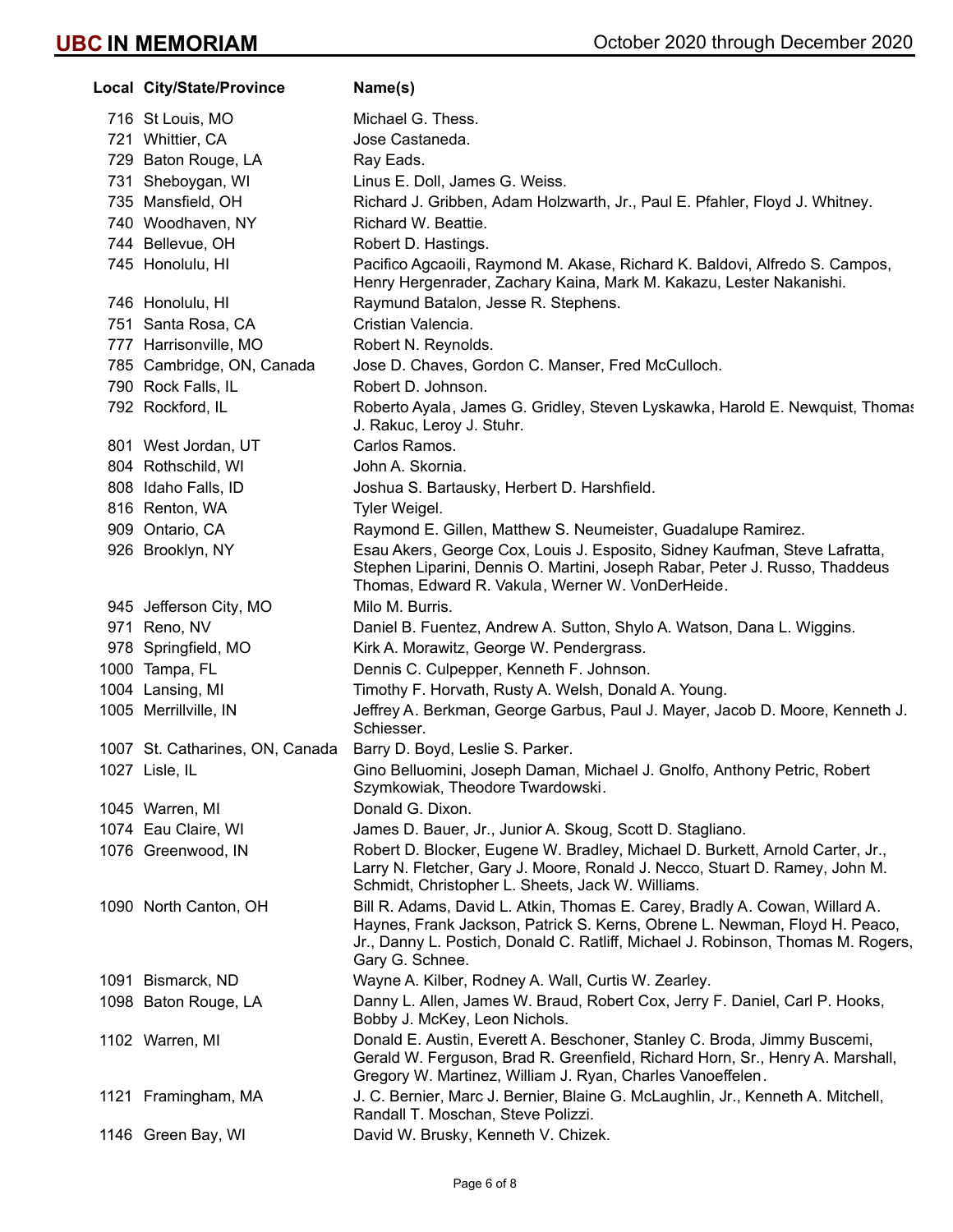| Local City/State/Province    | Name(s)                                                                                                                                                                                                                                        |
|------------------------------|------------------------------------------------------------------------------------------------------------------------------------------------------------------------------------------------------------------------------------------------|
| 1151 Thunder Bay, ON, Canada | James M. Gannon.                                                                                                                                                                                                                               |
| 1163 Syracuse, NY            | David A. Hendrick, Robert J. Hitchcock, Jr., Donald C. MacDougall, Richard E.<br>Mumby, Harold L. Poole, Benjamin E. Springer.                                                                                                                 |
| 1178 Stellarton, NS, Canada  | Joseph B. MacMullin.                                                                                                                                                                                                                           |
| 1185 Lisle, IL               | Don Greenhill, R W. Sorenson, Jr.                                                                                                                                                                                                              |
| 1192 Birmingham, AL          | Michael J. Mangina, Wendell A. Scarbrough.                                                                                                                                                                                                     |
| 1209 Florence, AL            | Charles E. Collier, Tim S. Hale.                                                                                                                                                                                                               |
| 1234 Warren, MI              | Mike N. Dansby, Randal W. Johnson.                                                                                                                                                                                                             |
| 1256 Sarnia, ON, Canada      | Rudolph Baumgartner, Barry Crow, F. C. Searson.                                                                                                                                                                                                |
| 1263 Kennesaw, GA            | Randy G. Casey, Jr., Charles T. Martin.                                                                                                                                                                                                        |
| 1266 Austin, TX              | James C. Garrett, Jr.                                                                                                                                                                                                                          |
| 1281 Anchorage, AK           | John W. Duncan, Sr., Chad C. Micheletto.                                                                                                                                                                                                       |
| 1302 Groton, CT              | Fayett T. Finney, Jean P. Leblanc.                                                                                                                                                                                                             |
| 1310 St Louis, MO            | Benton W. Dace, Jr., Harold R. Duke, Ralph E. Hummel, Gary L. James, Gary G.<br>Raish, Larry R. Wisdom, T J. Zurweller.                                                                                                                        |
| 1319 Albuquerque, NM         | Paul Griego, Clifford A. Mosley.                                                                                                                                                                                                               |
| 1325 Edmonton, AB, Canada    | Joseph L. Blum, Brian D. Daniels, Harry Dilney, Alvin Doerksen, Gregory B.<br>Harrison, Norman Hatami, Edward Kublik, Myles McLellan, John A. Pruss,<br>Richard Vermette.                                                                      |
| 1382 Rochester, MN           | James W. Sonnier.                                                                                                                                                                                                                              |
| 1386 Hanwell, NB, Canada     | Colby H. Fair, Perry J. Fortune.                                                                                                                                                                                                               |
| 1425 Sudbury, ON, Canada     | Michael Masterson, Timothy A. Murphy.                                                                                                                                                                                                          |
| 1435 Ladysmith, WI           | Andrea Trott.                                                                                                                                                                                                                                  |
| 1443 Winnipeg, MB, Canada    | Gustav N. Matthies.                                                                                                                                                                                                                            |
| 1460 Edmonton, AB, Canada    | Lawrence H. Tall, Jeffery Williamson.                                                                                                                                                                                                          |
| 1503 Oregon City, OR         | John W. Boling, Michael J. Ferguson, James J. Kodama, Robert S. Millican.                                                                                                                                                                      |
| 1510 Escanaba, MI            | David P. Haglund.                                                                                                                                                                                                                              |
| 1529 Kansas City, MO         | Norman L. Calvert, Ricky L. Foster, Ronald R. Miller, Jr., David Villanueva.                                                                                                                                                                   |
| 1541 Delta, BC, Canada       | Jack J. Gloux, Cary P. Motiuk.                                                                                                                                                                                                                 |
| 1556 New York, NY            | Flynn P. Burton, Bernard Fitzpatrick, William Gutierrez, Jos P. Migliaccio.                                                                                                                                                                    |
| 1588 Sydney, NS, Canada      | John H. Latimer, Douglas C. Locke, Nelson Murrant.                                                                                                                                                                                             |
| 1592 Sarnia, ON, Canada      | Rene Douville, Robert Vanvalkenburg.                                                                                                                                                                                                           |
| 1596 St Louis, MO            | Mark E. Chapman, Sr., Donald L. Hager, James W. LaBriere, Raymond L.<br>Lawless, Wm Leimkuehler.                                                                                                                                               |
| 1599 Redding, CA             | Jeffrey A. Werner.                                                                                                                                                                                                                             |
| 1607 Whittier, CA            | Lazanne L. Blackwell, Dominic J. Guastella, Jose Rodriguez, Tanner Shea.                                                                                                                                                                       |
| 1693 Lisle, IL               | Clinton J. Keller, Roy W. Kline, Thomas A. Kunst.                                                                                                                                                                                              |
| 1789 South Lake Tahoe, CA    | Richard M. Costa.                                                                                                                                                                                                                              |
| 1795 Farmington, MO          | Troy J. Carver, Ronnie W. Mills.                                                                                                                                                                                                               |
| 1809 Oakland Park, FL        | Paul H. Cyman, James M. Faircloth.                                                                                                                                                                                                             |
| 1839 Pacific, MO             | Darren M. Delap.                                                                                                                                                                                                                               |
| 1846 Metairie, LA            | Eduardo E. Anderson, David E. Dykes, Terry L. Ebarb, George C. Herrmann,<br>Frank B. Hodges, Hermon A. Lambert, Edward E. McCallef, Jr., Kenneth<br>Rushing, Sr, Troy J. Weixel.                                                               |
| 1847 St. Paul, MN            | Stanley A. Kulenkamp.                                                                                                                                                                                                                          |
| 1889 Lisle, IL               | Walter C. Baumgartner, John A. Beck, William L. Dennison, William E.<br>Ellenbecker, Rodolfo Grimaldo, Frank Gurkowski, Jr., Brian F. Kelley, Victor A.<br>Pegoraro, Robert S. Radford, Don W. Richardson, Richard L. Walker, Earl<br>Wangler. |
| 1905 Orlando, FL             | Mark H. Wagers, Jason E. Williams.                                                                                                                                                                                                             |
| 1907 Delta, BC, Canada       | Michael Collins, Brent J. Mayne, Cyril M. Murray, Einar Soros, Angelo Tomada,                                                                                                                                                                  |